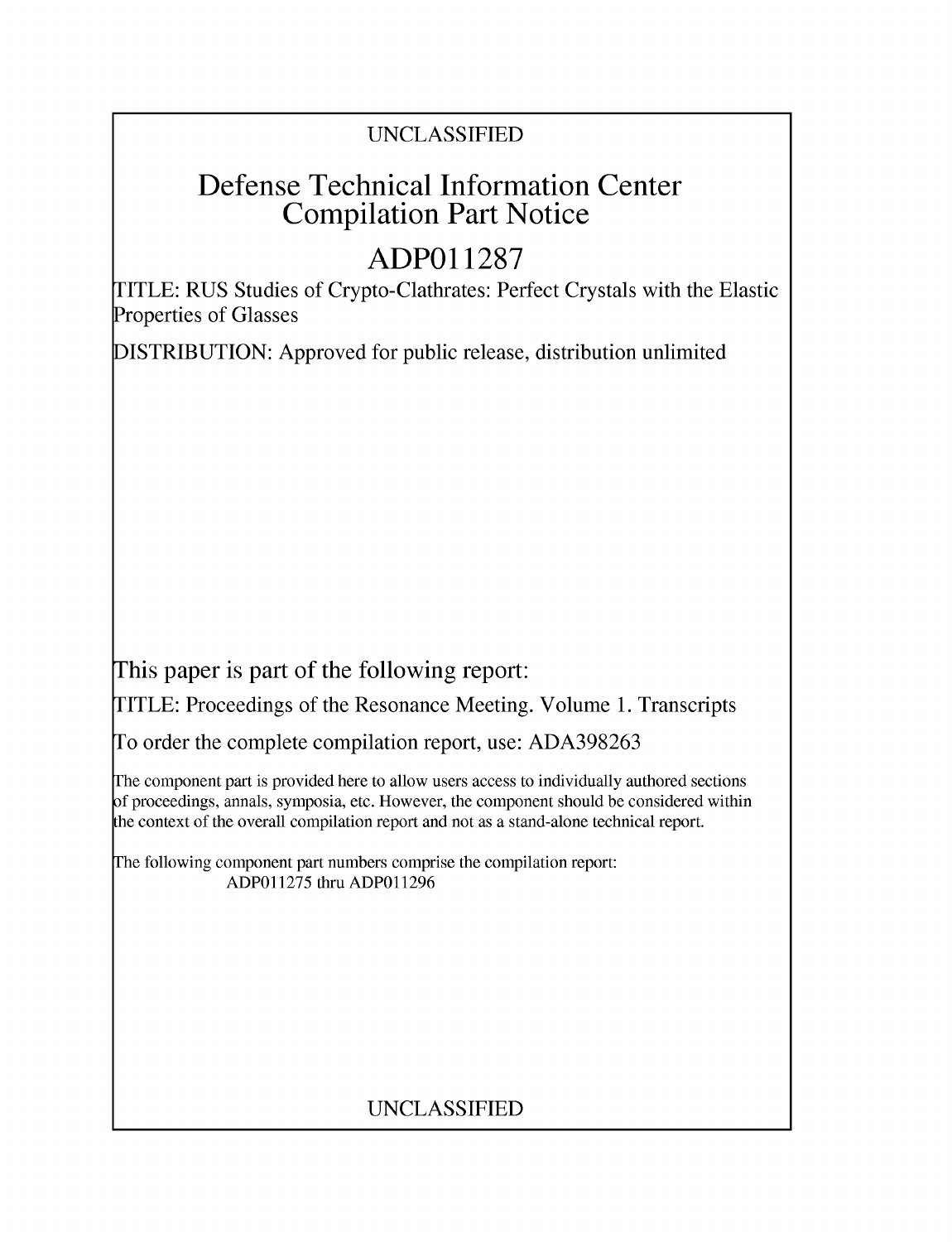### **RUS STUDIES** OF CRYPTO-CLATHRATES: PERFECT CRYSTALS WITH THE ELASTIC PROPERTIES OF **GLASSES**

### VEERLE KEPPENS **UNIVERSITY** OF MISSISSIPPI

#### ABSTRACT

The low-temperature thermal and elastic properties of glasses are known to be quite different from those of perfect crystals. For example the specific heat in amorphous solids is much larger than the Debye specific heat of crystals, and the thermal conductivity is considerably smaller. Some disordered crystals and quasicrystals were found to have properties very similar to those found in glasses, but remarkably, no amount of disorder introduced into a crystalline solid can produce a thermal conductivity which is lower than that of its amorphous counterpart. Recently, motivated by a search for improved thermoelectric materials, several compounds have been identified that combine the high electron mobilities found in crystals with the low thermal conductivities characteristic of glasses. The common structural feature of these materials is that they contain loosely bound atoms that reside in a large crystalline "cage": these materials are thus "inclusion compounds" or "crypto-clathrates". A particular class of cryptoclathrates is formed by the filled skutterudite antimonides RM4Sb<sub>12</sub>, with M a transition metal and R a rare-earth. These filled skutterudites are derived from a regular unfilled skutterudite such as CoSb<sub>3</sub>, by "filling" the void in this skutterudite structure by a rare-earth. The presence of the rare-earth has a marked effect on the lattice dynamics of these materials. Resonant Ultrasound Spectroscopy measurements were performed as a function of temperature for both the filled and unfilled skutterudites to determine the elastic constants for both structures. These data reveal that an unusual elastic behavior complements the glasslike thermal properties of the La-filled skutterudite: the elastic moduli of the filled compound display a strong temperaturedependence at low temperatures, which indicates the presence of low-energy vibrational modes in addition to the normal acoustic phonons.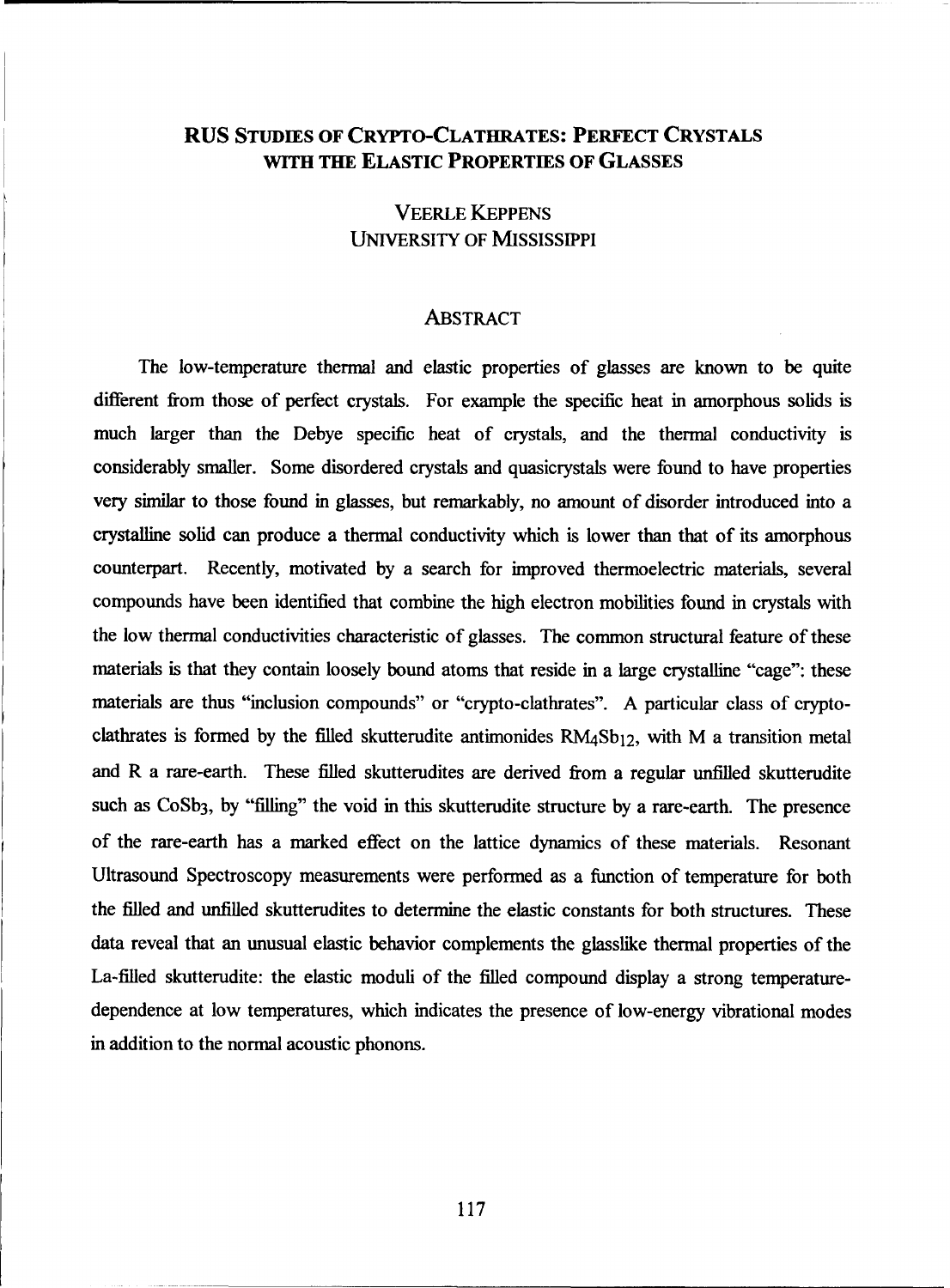#### TRANSCRIPT

#### [Transparency 1]

DR. KEPPENS: I would like to talk about the elastic properties of a particular class of materials, crypto-clathrates, particular in the sense that they are perfect crystals but they tend to have very glass-like behavior.

[Transparency 2]

The measurements I am going to show you are a result of a collaboration between various institutes. The materials have been synthesized and characterized at Oak Ridge National Lab. I was very happy to have had the assistance of Albert Migliori and Tim Darling for the RUS measurements and in the past few weeks I have been working at the University of Leuven in collaboration with Professor Laermons.

[Transparency 3]

Before I start off, I would like to briefly remind you of how different glasses and crystals can behave even at very low temperatures. I have made some very schematic representations of some typical properties, like thermal conductivity, which has been plotted, in blue, for crystalline behavior, and in red, for typical glass-like behavior.

Thermal conductivity in a crystal is much higher than in a glass and has a  $T<sup>3</sup>$  behavior. A glass shows a linear T-dependence. The velocity change is very different, too. In a crystal there is basically no velocity change at all below a few degrees Kelvin, while in a glass the velocity will first increase according to logarithmic temperature dependence and then reach a maximum before it decreases again.

Finally, the ultrasonic absorption in a crystal is very small and independent of temperature; at low temperatures, in amorphous solids you get a much higher absorption that rises following a cubic temperature dependence and then levels off to a temperature-independent absorption at approximately a few degrees Kelvin.

#### [Transparency 4]

The measurements I am going to talk about today were motivated by a search for better and/or new thermoelectric materials. Recently a new class of materials has received a lot of attention in research. These materials are called filled skutterudites and they have the basic formula of  $RM_4X_{12}$ , where M is a transition metal, X is a pnicogen (phosphorus, arsenic, antimony) and R can be strontium, barium, lanthanum, or any of these listed here.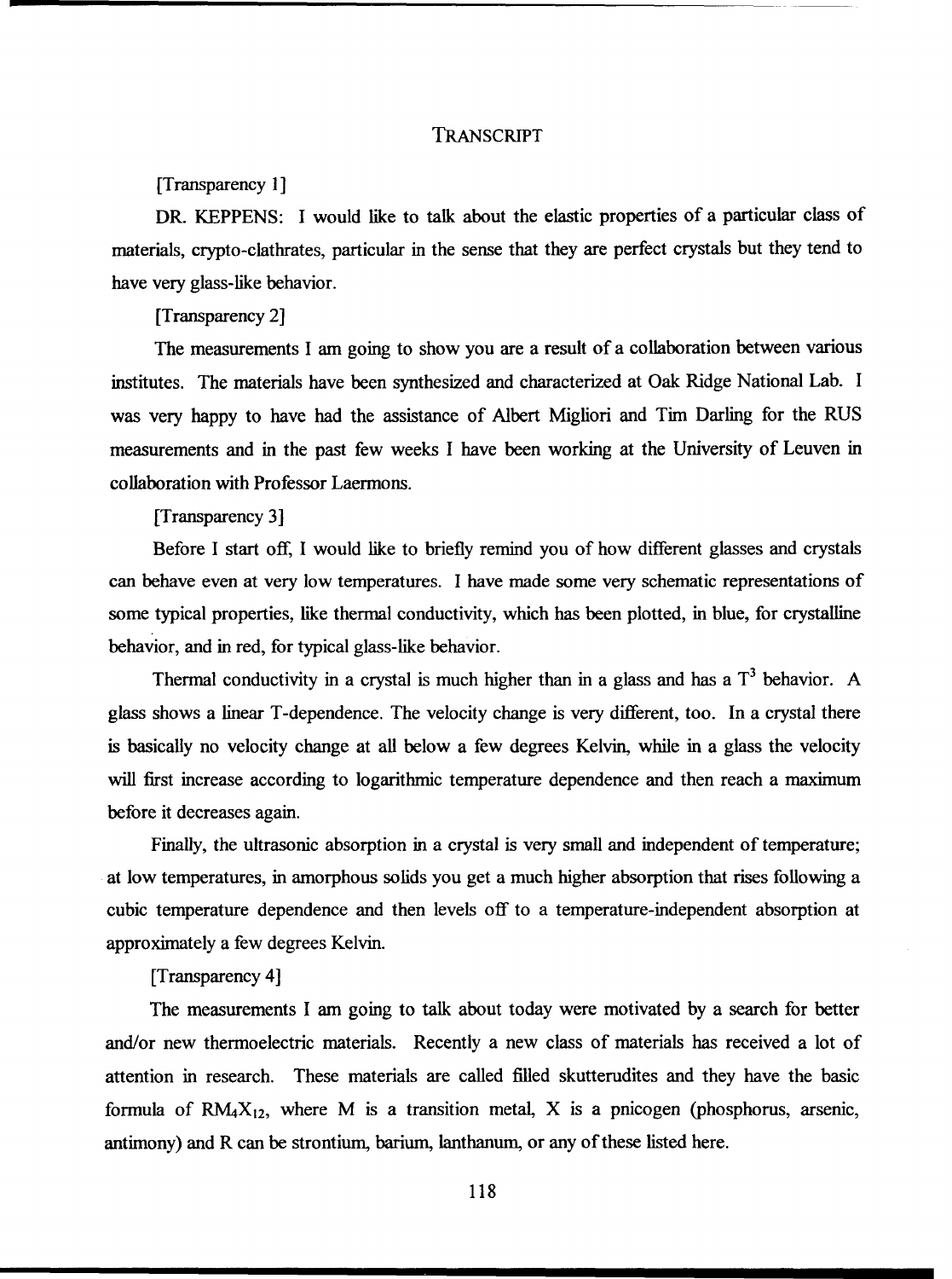#### [Transparency 5]

These materials have a cubic structure, as can be seen in this viewgraph. The metal ions form this cubic sub-lattice. The pnicogens form these rings and the remaining 2 holes in the structure can be occupied by therare earth. If this rare earth is not present, we have just the regular unfilled skutterudite structure.

The special thing about having these rare earth is that these atoms are sitting in an oversized atomic cage and they tend to rattle around their equilibrium position. The rattling has a remarkable effect on the thermal conductivity, specifically on the contribution of the lattice to the thermal conductivity.

[Transparency 6]

In this viewgraph, I have plotted the thermal conductivity for just a regular, unfilled, skutterudite and I have plotted it for 2 of the filled skutterudites and you see there is a dramatic increase of the thermal conductivity over the whole temperature range.

The nice thing about this decrease is that it happens without deteriorating the electronic properties too much. In other words, these materials are an excellent example of what is called an electron-crystal-phonon glass. This means that the phonon properties are very glass-like, while the electronic properties are just as expected for a perfect crystal, and this property makes these materials a very interesting class of thermoelectric materials.

[Transparency 7]

Very recently another class of materials has been discovered that behaves almost the same. These materials are the clathrates, with the formula  $X_8E_{46}$ , where E is like silicon germanium or tin, could also be aluminum or gallium, and X is sodium, potassium, rubidium, cesium, strontium, or barium.

These clathrates are built up by 20- or 24-fold polyhedra, formed by the **E** elements, and the X atoms are sitting, inside these cages formed by the **E** atoms. Just as in the skutterudites, these atoms have lots of space and rattle around their equilibrium position, with a drastic effect on the thermal conductivity, as seen in measurements taken by George Nolas and his co-workers.

[Transparency 8]

The upper panel shows the lattice contribution to the thermal conductivity as a function of temperature for 2 of those clathrates, the red curve and the green curve, and for comparison you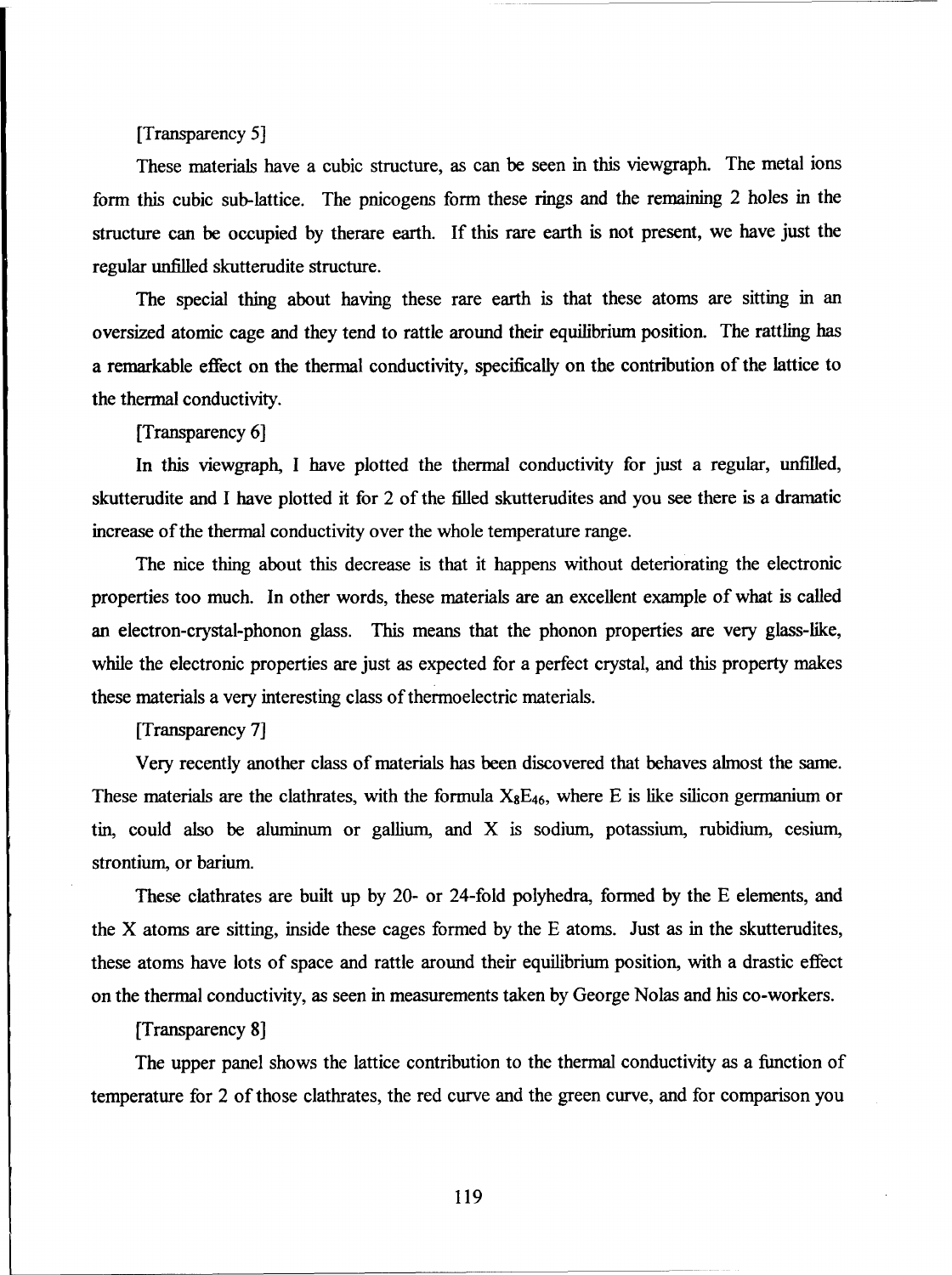see the curve for amorphous germaniun. The thermal conductivity has about the same order of magnitude in the crystals compared to the amorphous materials.

It is not just the order of magnitude that is glass-like; it is the whole temperature dependence. As you see in this viewgraph, the red markers represent the data for the  $Sr_8Ga_{16}Ge_{30}$  clathrate. The blue markers are the data for amphorous  $SiO_2$  and you see those two behave very alike, although one is a crystal and the other one is a glass.

#### [Transparency 9]

I am going to focus on the elastic properties of these materials. I was able to get RUS measurements on both filled and unfilled skutterudite samples. For the unfilled I used a  $CoSb<sub>3</sub>$ sample; I had a lanthanum-filled skutterudite to compare the specimens with each other. Both were polycrystalline, so we just had to get  $C_{11}$  and  $C_{44}$ . At Los Alamos I was able to do these measurements as a function of temperature between 5 and 300 K.

In the past few weeks I was able to do some pulse-echo measurements, not on the skutterudites but on the clathrates. I had a  $Sr_8Ga_{16}Ge_{30}$  single-crystal specimen and I was able to take data at very low temperatures, between 0.4 K up to **30'** K.

#### [Transparency 10]

Let's start off with the RUS results for the regular skutterudite  $CoSb<sub>3</sub>$ . I have plotted the **C1I** and the C44 as a function of temperature. The red markers are the data we took and the blue solid line is a fit to what is called the Varshni function, which is a function that has been proposed by Varshni after he observed that basically all normal-behaving solids have a very typical elastic behavior that can be described by this one formula that contains two fit parameters s and t. You see this  $\cos b_3$  is one of those normal-behaving solids as it can be well described with this Varshni function.

#### [Transparency 11]

In comparison to that, if you look at the lanthanum-filled skutterudite, I have plotted the C44, here in blue for the filled sample and, just for comparison, in red, the data I got on the unfilled  $CoSb<sub>3</sub>$ , you see that at low temperatures there is quite some difference in these data. The  $CoSb<sub>3</sub>$  just levels off and flattens at low temperature while there is this remarkable temperature dependence in the filled skutterudites. It is impossible to just describe this with this Varshni function, so something is happening in this filled skutterudite and, since it is not happening in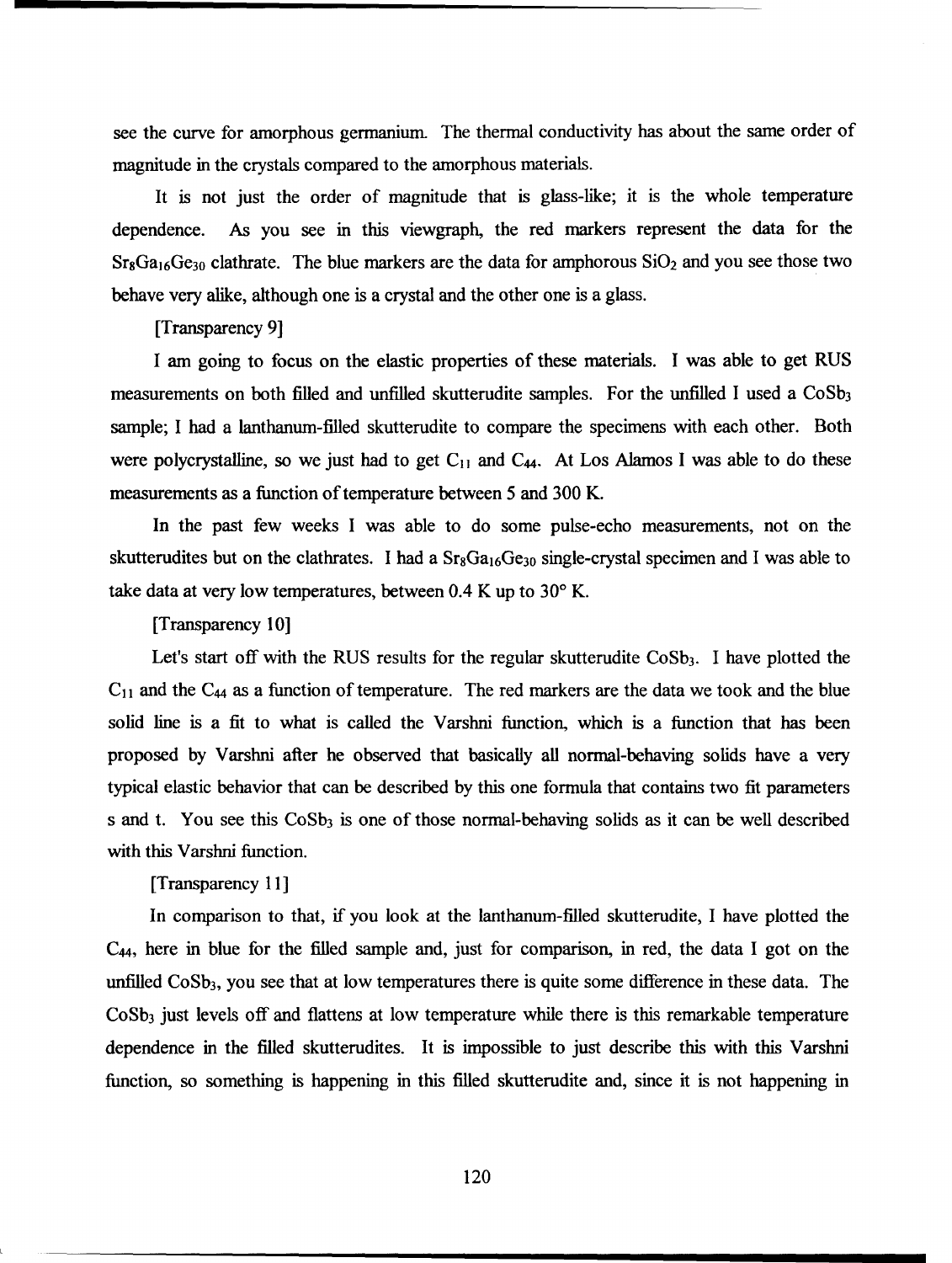$CoSb<sub>3</sub>$ , we assume it has to do with the presence of this filling atom that is rattling in this skutterudite structure.

Trying to figure out what is going on here I tried to fit the data, assuming that this rattling atom causes the presence of one or maybe more harmonic oscillators in this material, but just assuming harmonic oscillators does not give this temperature dependency observed.

In a second attempt I just reduced the harmonic oscillator to a simple 2-level system.

[Transparency 12]

To get the contribution of a 2-level system to the elastic constants, all you need to do is take the second derivative of the free energy to strain, which is straight fbrward as long as you assume that the spacing between the 2 levels has only a linear strain dependence.

If you do that and you calculate the second derivative and plot the data, you'll find that the one 2-level system still does not do the job, but taking 2 of them, one with spacing of 50 K, one with spacing of 200 K, I got a pretty good description of the experimental data, as you can see in this viewgraph.

[Transparency 13]

If I take a background, which I estimated from the Varshni behavior of the unfilled  $\cos b_3$ and I take 2 2-level systems, one with 50 K, one with 200 K spacing, it just describes these data quite nicely, not just the C<sub>44</sub>, but also the longitudinal modes, C<sub>11</sub>. It can be described just taking the same 2-level systems with spacing of 50 K and spacing of 200 K.

[Transparency 14]

In the meantime we have also done some specific heat measurements and neutronscattering data and all measurements tell us the same. There are 2 2-level systems present in these lanthanum-filled skutterudites that are not present in the unfilled ones, so they have to do with these lanthanum atoms rattling around in this structure.

It would be nice to see if other materials have this same behavior and to do RUS on other filled skutterudites, or on those germanium clathrates but, unfortunately, at Leuven I do not have RUS facilities available. However, I was able to do ultrasonic absorption measurements on the germanium samples I got from Oak Ridge.

[Transparency *15]*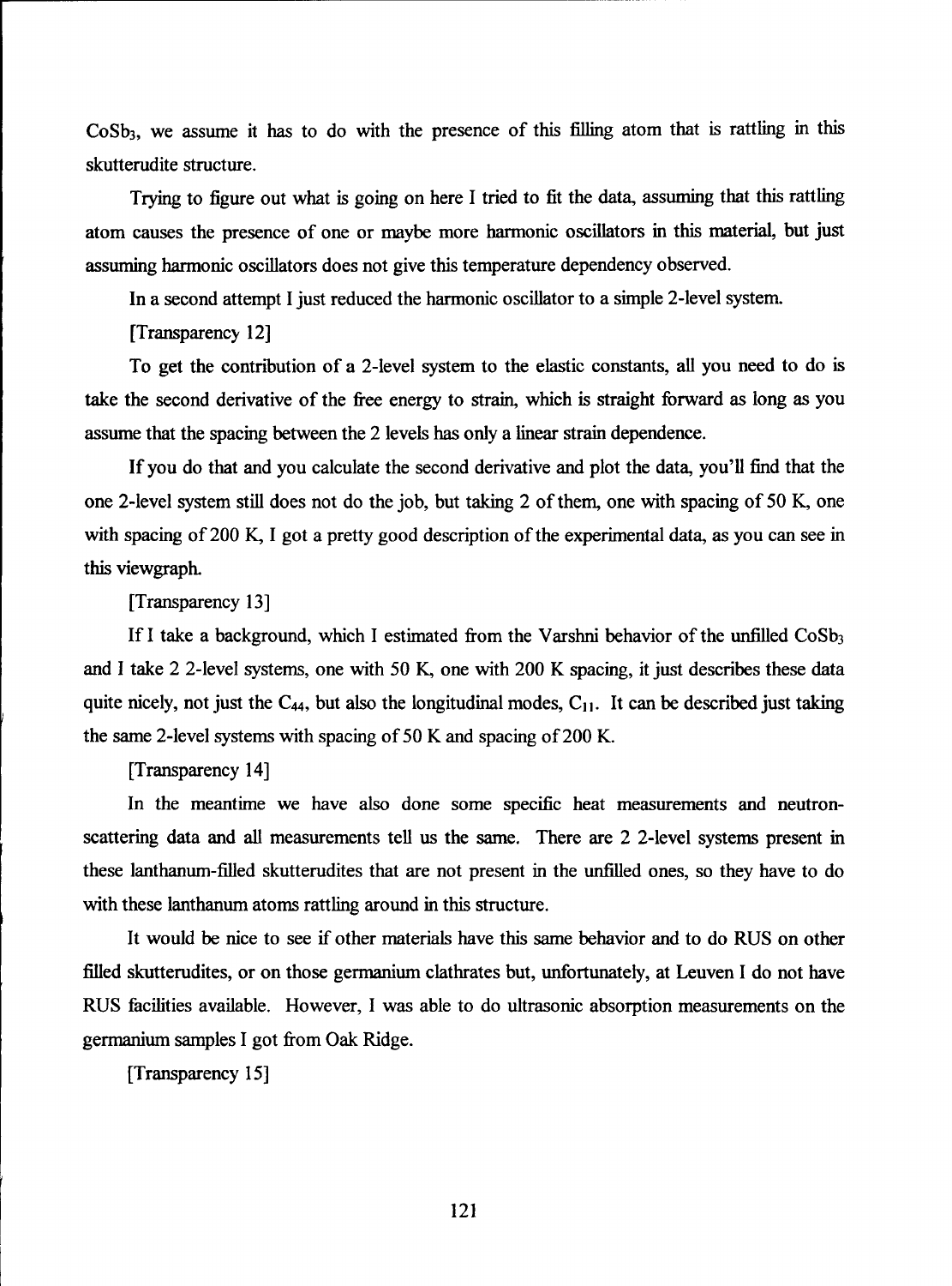I have brought my results, which had ultrasonic absorption data as a function of temperature down to 0.4 K. I could take data at several frequencies, so I have brought data that I took at 250 MHz (in blue) and data I got at 155 MHz (in red).

You see that at low temperatures there is basically no frequency dependence in the absorption, which rises with temperature, almost following a cubic law in temperature, leveling off to show a maximum at high temperatures.

If you remember from my first viewgraph, this is not a crystalline behavior at all, because in a crystal you would expect no temperature dependence at all in the absorption until 20 or 30<sup>°</sup> K, so this behavior, although we have a single-crystal sample, is not crystalline at all.

[Transparency 16]

On this viewgraph I have plotted ultrasonic absorption taken on germanium oxide, which is a typical example of a glass. For comparison I plotted again the data I took on this clathrate sample. As you can see, both behave very similarly, there is no frequency dependence at lowest temperatures and the absorption levels off, in the case of the germanium oxide, to a plateau-like temperature-independent absorption around a few degrees Kelvin, which is proportional to the frequency.

Both materials behave the same, although you should remember that one is a perfect crystal and the other is a glass. The only remark to make is that the clathrate does not really have a plateau around a few K, it is more like a maximum.

[Transparency 17]

I am not going to bore you too much with the model to explain glass-like behavior but I just want to mention that all glass-like properties, thermal conductivity, specific heat, absorption, velocity, they all can be explained quite well by a phenomenological model that is called the tunneling model. This model assumes that in a glass there are atoms or groups of atoms that have 2 equilibrium positions, so they usually present it as a particle that can move in a double well, 2 wells separated by distance d, having a symmetry  $\Delta$  and an energy overlap  $\Delta_0$ .

So transitions from one level to the other can occur at the lowest temperature through tunneling through this barrier. This model can explain glass-like behavior quite well, assuming that those parameters,  $\Delta$  and  $\Delta_0$ , have a very broad and uniform distribution.

The basic assumption of this model is needed to explain the temperature-independent behavior observed in all glasses around a few degrees Kelvin. The fact that we do not really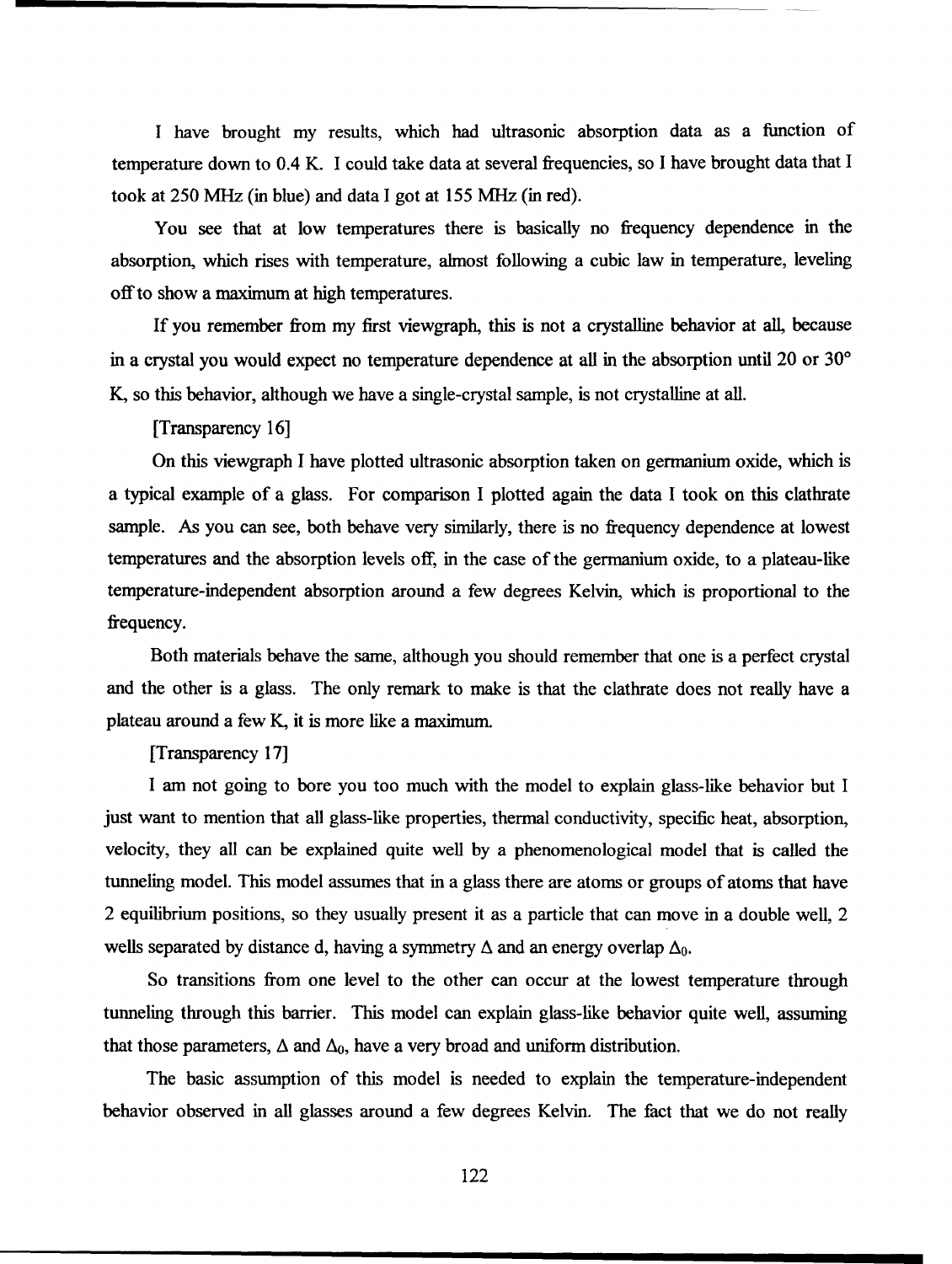have this temperature independence in  $Sr_8Ga_{16}Ge_{30}$  but some kind of a maximum may just mean that this broad distribution that is typical for glasses is not really present in our germanium clathrates, but could be limited to some particular values.

Anyhow, I think these data indicate that this germanium clathrate definitely has very glasslike behavior and has some tunneling states in it.

[Transparency 18]

This brings me to the conclusions. I tried to explain that these filled skutterudites have at least 2 local modes, and that the germanium clathrates are probably full of tunneling states. These two materials are 2 examples of perfect crystals that have very glass-like behavior as far as their elastic properties are concerned.

For future work I think it is obvious what has to be done. I would like to do some RUS measurements on this clathrate I just showed you and get some attenuation measurements on a crystalline skutterudite and compare to see if both samples behave similarly.

Thank you.

DR. MARSTON: What properties in a skutterudite material, the filled ones, extend all the way to room temperature?

DR. KEPPENS: Thermal conductivity definitely is much lower over the whole temperature range. I am not sure about the temperature dependence. For the clathrates I do not have any data up to room temperature. The data I showed you for the skutterudites were taken all the way up to room temperature and it drops just tremendously over the whole range.

DR. LEVY: I was slightly confused with one of those curves. It seems as if by adding the impurity, or whatever, the additional interstitial atom, you decreased your effective elastic constants? The background was higher.

DR. KEPPENS: Especially the effect of the 2 2-level systems brings the elastic constants down. If we had just the Varshni it would be higher than if you add those 2 oscillators which have a negative contribution.

DR. LEVY: Could you show me the original data, the ones where you were trying to explain this?

DR. KEPPENS: This one, before I did the fits.

DR. LEVY: Yes, that one. Okay, now it makes sense. Why is it softer in addition to the fact that the theory tells you it is softer? Do you have any physical idea in addition to the